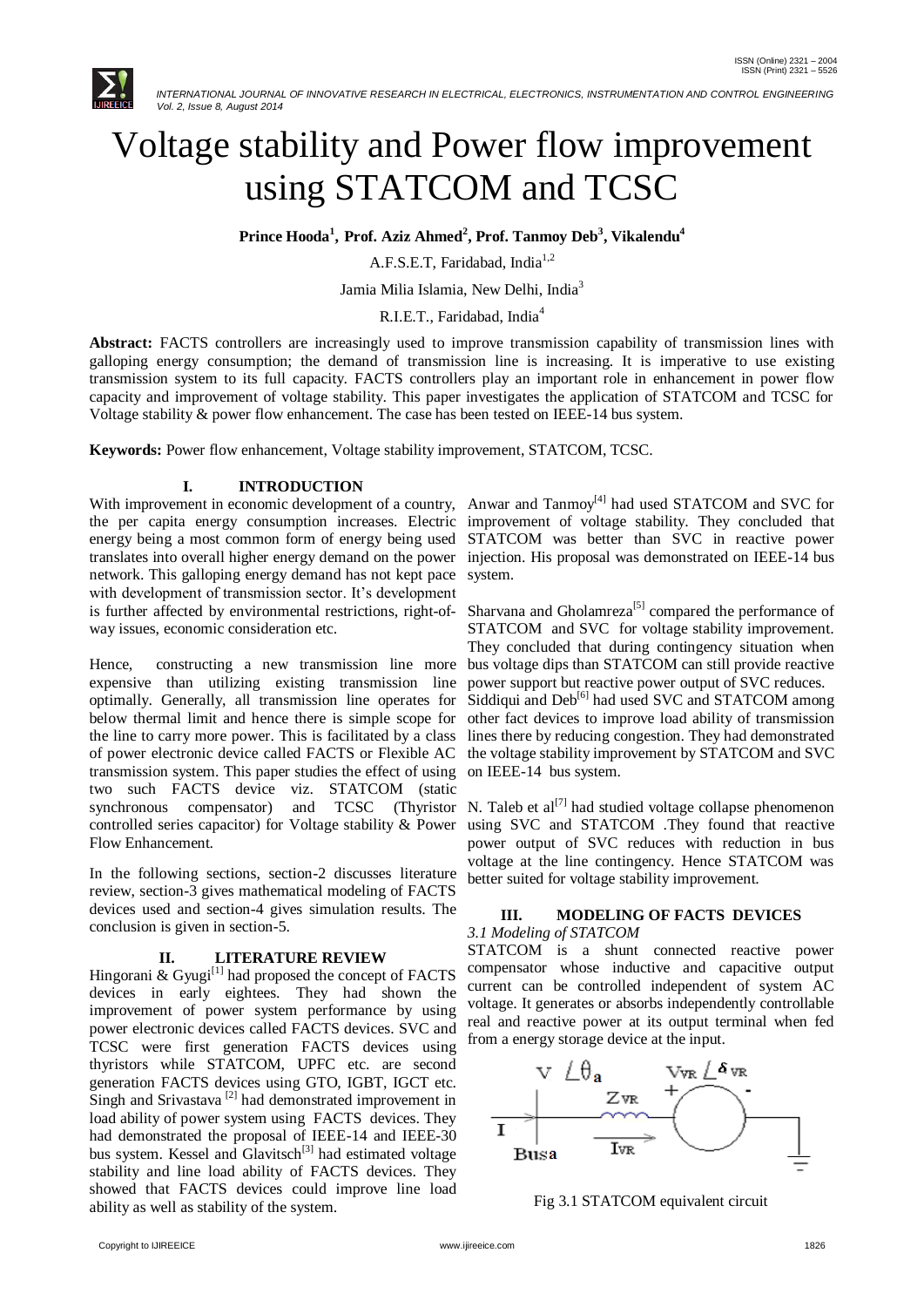

 *INTERNATIONAL JOURNAL OF INNOVATIVE RESEARCH IN ELECTRICAL, ELECTRONICS, INSTRUMENTATION AND CONTROL ENGINEERING Vol. 2, Issue 8, August 2014*

Assuming following voltage source representation-EVR = VVR(COS δVR + j sinδVR ) ............. . (1) Also, $S_{VR} = V_{VR}I^*V_{VR} = V_{VR}Y^*V_{VR}(V^*V_{VR} - V^*V_{a})$ ...(2) following active and reactive power equations can be obtained after some complex operation.

$$
P_{VR} = V_{VR}^{2} G_{VR} + V_{VR} V_{a} [G_{VR} \cos(\delta_{VR} - \theta_{a}) + B_{VR} \sin(\delta_{VR} - \theta_{a})] (3)
$$
  
\n
$$
Q_{VR} = -V^{2} {}_{VR} B_{VR} + V_{VR} V_{a} [G_{VR} \sin(\delta_{VR} - \theta_{a}) - B_{VR} \cos(\delta_{VR} - \theta_{a})]
$$
  
\n
$$
P_{a} = V^{2} {}_{A} G_{VR} + V_{a} V_{VR} [G_{VR} \cos(\theta_{a} - \delta_{VR}) + B_{VR} \sin(\theta_{a} - \delta_{VR}) - B_{VR} \cos(\theta_{a} - \delta_{VR})]
$$
  
\n
$$
Q_{a} = -V^{2} {}_{a} B_{VR} + V_{a} V_{VR} [G_{VR} \sin(\theta_{a} - \delta_{VR}) - B_{VR} \cos(\theta_{a} - \delta_{VR})]
$$
  
\n(6)

Linearized model is given by following equations using above equations –

$$
\begin{bmatrix}\n\Delta Pa \\
\Delta Qa \\
\Delta Qvr\n\end{bmatrix} = \begin{bmatrix}\n\frac{\partial Pa}{\partial \theta a} & \frac{\partial Pa}{\partial \nu a} Va & \frac{\partial Pa}{\partial \delta vr} & \frac{\partial Pa}{\partial \nu vr}Vvr \\
\frac{\partial qa}{\partial \theta a} & \frac{\partial qa}{\partial \nu a} Va & \frac{\partial qa}{\partial \delta vr} & \frac{\partial qa}{\partial \nu vr}Vvr \\
\frac{\partial Pvr}{\partial \theta a} & \frac{\partial Pvr}{\partial \nu a} Va & \frac{\partial Pvr}{\partial \delta vr} & \frac{\partial Pvr}{\partial \nu vr}Vvr \\
\frac{\partial Qvr}{\partial \theta a} & \frac{\partial Qvr}{\partial \nu a} Va & \frac{\partial Pvr}{\partial \delta vr} & \frac{\partial Pvr}{\partial \nu vr}Vvr\n\end{bmatrix}\n\begin{bmatrix}\n\Delta Qa \\
\frac{\Delta Va}{\nu a} \\
\frac{\Delta Vvr}{\nu r} \\
\frac{\Delta Vvr}{\nu r}\n\end{bmatrix}
$$

*3.2 Modelling of TCSC*

TCSC can be considered as a variable series reactance whose magnitude can be adjusted to control the power flow in a branch. The amount of reactance  $X<sub>TCSC</sub>$  can be found by Newton's method.



Fig 3.2 TCSC equivalent circuit

Fig 3.2 TCSC equivalent circuit in inductive and capacitive region. Inductive susceptance is given by

$$
B_{aa} = B_{bb} = \frac{-1}{\frac{X_{TCSC}}{X_{TCSC}}} \tag{8}
$$
\n
$$
B_{A} = B_{A} = \frac{1}{\frac{1}{\frac{X_{TCSC}}{X_{TC}}}} \tag{9}
$$

$$
B_{ab} = B_{ba} = \frac{1}{x_{TSCC}}
$$
 (9)

For capacitive susceptance, signs are reversed. Active and reactive power equations at bus a are given by-

$$
P_a = V_a V_b B_{ab} \operatorname{Sin}(\theta_a - \theta_b)
$$
  
\n
$$
Q_a = -V_a^2 B_{aa} - V_a V_b B_{ab} \cos(\theta_a - \theta_b)
$$
\n(11)

Linearizing above equation for active power  $P_{ab}^{reg}$  flowing from bus a to bus b-

$$
\begin{bmatrix}\n\Delta Pa \\
\Delta p_b \\
\Delta Q a \\
\Delta Q b \\
\Delta P_{ab}^{XTSSC} \\
\end{bmatrix} = \begin{bmatrix}\n\frac{\partial Pa}{\partial \theta a} & \frac{\partial Pa}{\partial \theta b} & \frac{\partial Pa}{\partial \theta a}V_a & \frac{\partial Pa}{\partial \theta b}V_b & \frac{\partial Pa}{\partial \theta C_{SC}}X_{TCSC} \\
\frac{\partial ph}{\partial \theta a} & \frac{\partial ph}{\partial \theta b} & \frac{\partial ph}{\partial \theta b}V_a & \frac{\partial ph}{\partial \theta b}V_b & \frac{\partial Ph}{\partial X_{TCSC}}X_{TCSC} \\
\frac{\partial Q a}{\partial \theta a} & \frac{\partial Q a}{\partial \theta b} & \frac{\partial Q a}{\partial \theta b}V_a & \frac{\partial Q a}{\partial \theta b}V_b & \frac{\partial Q a}{\partial X_{TCSC}}X_{TCSC} \\
\frac{\partial Q b}{\partial \theta a} & \frac{\partial Q b}{\partial \theta b} & \frac{\partial Q b}{\partial \theta b}V_a & \frac{\partial Q b}{\partial \theta b}V_b & \frac{\partial Q b}{\partial X_{TCSC}}X_{TCSC} \\
\frac{\Delta P_{ab}^X TCSC}{\partial \theta a} & \frac{\Delta P_{ab}^X TCSC}{\partial \theta b} & \frac{\Delta P_{ab}^X TCSC}{\partial \theta b} & \frac{\Delta P_{ab}^X TCSC}{\partial \theta b} & \frac{\Delta P_{ab}^X TCSC}{\partial X_{TCSC}}X_{TCSC} \\
\frac{\Delta P_{ab}^X TCSC}{\partial \theta a} & \frac{\Delta P_{ab}^X TCSC}{\partial \theta b} & \frac{\Delta P_{ab}^X TCSC}{\partial \theta b} & \frac{\Delta P_{ab}^X TCSC}{\partial X_{TCSC}}X_{TCSC}\n\end{bmatrix}
$$

$$
\Delta P_{ab}^{XTCSC}
$$
 is given by

$$
\Delta P_{ab}^{\overline{X}TCSC} = P_{ab}^{reg} - P_{ab}^{\overline{X}TCSC,cal}
$$
...(13)  
This is active power mismatch for series reactance. Also

$$
\Delta X_{TCSC} = X_{TCSC}^{i} - X_{TCSC}^{i-1}
$$
 ...... (14)

The state variable  $X_{TCSC}$  is updated at the end of each  $(1)$  iterative step

 = −<sup>1</sup> + [∆ ] <sup>i</sup> −1 . ....(15)

### **IV. RESULT AND DISCUSSIONS**

Newton raphson load flow carried out on IEEE-14 bus system. STATCOM controls the bus voltage to the specified value ,in table -1 the base case voltage in bus 14 is 0.9417 which is lowest value , after connecting STATCOM to that bus the bus voltage improves to 1.0 having reactive power supplied by STATCOM is -0.2445 at source voltage magnitude and phase angel is 1.024 and - 0.3175 respectively. By increasing the load by 20%, the reactive power and voltage (both magnitude and phase angle ) is -0.3053 and 1.029, -0.3883 respectively to make the bus voltage magnitude to 1.0 .By decreasing the load by 20% , the reactive power and voltage(both magnitude and phase angle ) is -0.1887 and 1.0185, -0.2485 respectively to make the bus voltage magnitude to 1.0. From this discussion the STATCOM voltage magnitude is more than the bus voltage so it works on the capacitive mode and supplies reactive power to the system. About other bus, the data is given in table-1.

In table -2 the lowest base case active power (pu) is 0.0944 the branch 9-14 by connecting TCSC in this branch the active power improved to 0.12 and reactance value is - 0.2771.Then increasing 20% load, the reactance value is - 0.1071 to make the active power 0.12.Then decreasing 20% load the maximum active power can be improved is 0.099 at this reactance limit, the reactance value is - 0.2956. In all the cases TCSC operates in capacitive mode. For the test of TCSC in inductive mode ,the active power in branch 2-3 is decreased from 0.7443(base case value) to 0.6,at that time TCSC reactance is 0.1195, the reactance value shows that TCSC works in inductive mode. Like this for other branch the data is given in table-2.

#### **V. CONCLUSION**

STATCOM and TCSC were implemented in IEEE-14 bus system using Newton-Raphson load flow algorithm.

By using the STATCOM model, the voltage magnitude at the bus is improved on base case load, 20% increasing load and 20% decreasing load.

By using TCSC, the active power flow is improved in the branch on base case load, 20% increasing load and 20% decreasing load.

#### **REFRENCES**

- [1] N.G.Hingorani, L.guyngi, "UNDERSTANDING FACTS: Concept and Technology of Flexible AC Transmission Systems" IEEE Press, 2000.
- [2] J.G.Singh, S.N.Singh,S.C. Srivastava "Placement of fact controllers for enhancing power system loadibility",proceeding of IEEE Power India conference,  $2006$ ,  $p_810-17$ .
- [3] P.Kessel, H.Glavitsch, "Estimating the voltage stability and loadibility of power systems", IEEE trans. On power delivery 1986, vol1, pp1586-1599.
- [4] Anwar S. Siddiqui, Tanmoy deb, "voltage stability improvement using STATCOM and SVC" INT. J. of computer application, VOL.88, no.14, feb 2014.
- [5] Sharvana Masunuri,gholamraza "Comparison of STATCOM,SVC,TCSC and SSSC performance in steady state